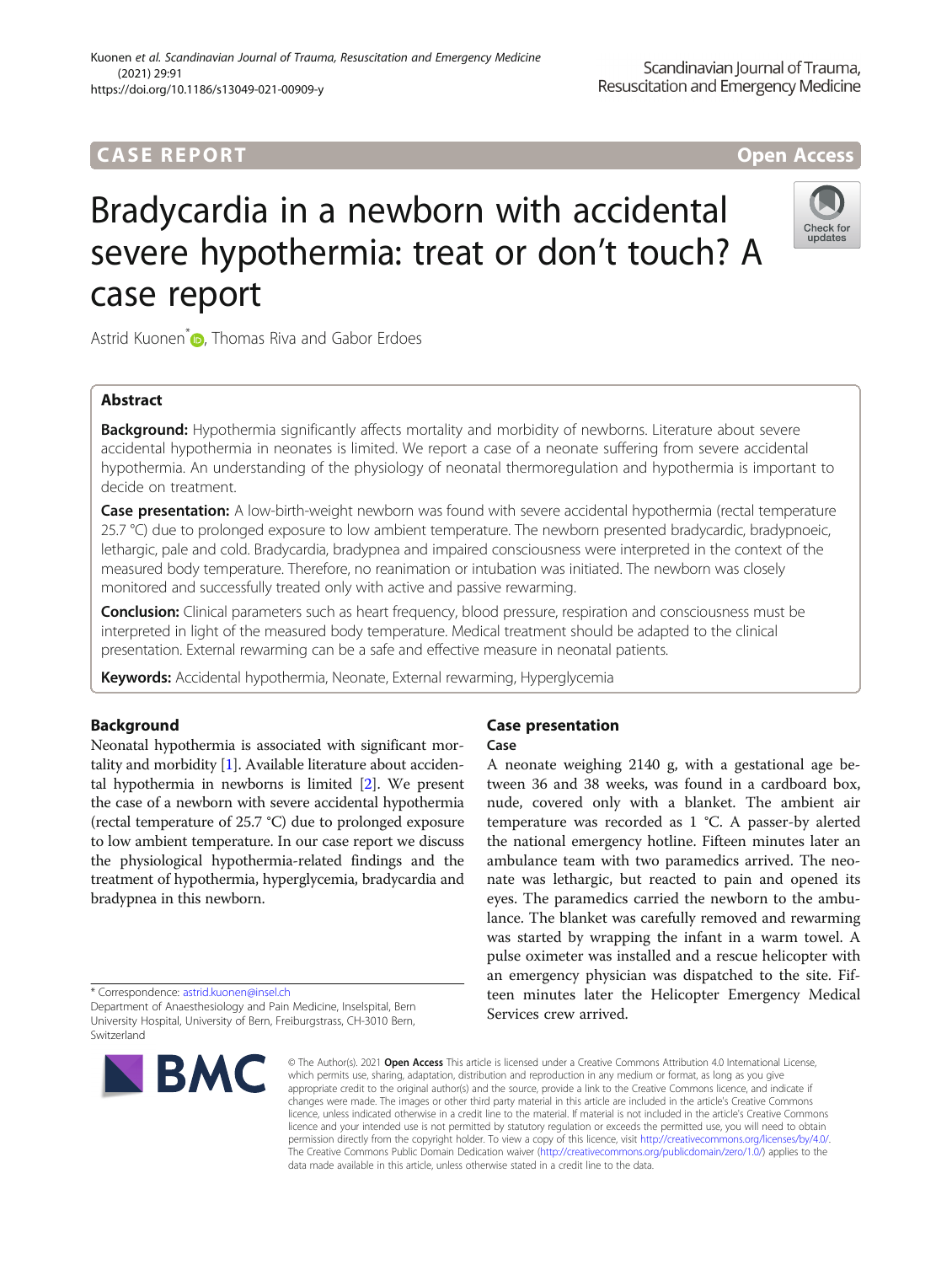<span id="page-1-0"></span>The newborn was breathing spontaneously without any signs of respiratory distress at a rate of 26 breaths per minute. Peripheral oxygen saturation was 97 %. The neonate was bradycardic, with a sinus rhythm of 76 beats per minute (bpm). Non-invasive blood pressure was 72/42 mmHg. The infant's pupils were dilated. Repeated measurement of rectal temperature revealed an average of  $25.7 \text{ °C}$  (Fig. 1). No other injuries were detected.

Stress-induced transient hyperglycemia of 18.6 mmol l <sup>−</sup> <sup>1</sup> was noted. Peripheral i.v. access was not obtained on the first attempt, but tibial intra-osseous (i.o.) access (Arrow® EZ-IO R PD 15 mm) was successful. The neonate received a bolus of 20 ml kg<sup>-1</sup> of heated crystalloids mixed with glucose. Its core temperature rose 1.2 °C after the bolus (Fig. 1, Time 08:34). To avoid rescue collapse or arrhythmia, the newborn was carefully transported in a horizontal position to a tertiary referral center. To avoid any further heat loss, the air in the helicopter was heated, and the body was wrapped in warm blankets, with an electrical heating blanket on top. Heating pads surrounded by compresses were placed on the groin, the torso, and the head. The patient's rewarming was surprisingly quick (7 °C in 1 h). Rectal temperature and heart rate during transport to the hospital are shown in Fig. 1. The neonate remained relatively bradycardic, but no arrhythmia was observed, and respiration remained sufficient during this time. The infant's heart rate was unstable, falling intermittently under 80 bpm during rewarming (Fig. 1). Atropine sulfate 0.1 mg i.v. was administered in an attempt to increase the heart rate when the body temperature reached 30 °C. The heart rate rose from 87 bpm to 105 bpm (Fig. 1).

On arrival in the emergency department, the patient's core temperature had risen to 32.2 °C. All vital signs were stable (blood pressure 90/47 mmHg, heart rate 115 min<sup>−</sup> <sup>1</sup> , peripheral oxygen saturation 97 %). The initial capillary blood gas measured at 37 °C showed a pH of 7.25, base excess of 7.4 mmol  $L^{-1}$ , lactate of 5.2 mmol  $l^{-1}$ , and blood glucose of 19.8 mmol  $l^{-1}$  (357 mg dl<sup>-1</sup>). During further rewarming in the pediatric intensive care unit the neonate continued to breathe spontaneously and remained hemodynamically stable. Normal body temperature (36.5 – 37.5 °C) was reached within 6 h. Twelve hours after the initial resuscitation the neonate began to develop respiratory distress syndrome, which was successfully treated with high-flow nasal cannula therapy. The infant was transferred to the neonatology ward and was able to leave the hospital without any complications after seven days. We received permission from the legal guardian to publish this case for medical teaching.

#### Literature review

The World Health Organization (WHO) defines neonatal hypothermia as mild at a core temperature of 36.0–36.5 °C, moderate at 32–36 °C and severe below 32 °C [\[3](#page-3-0)]. In neonates, hypothermia is associated with significant mortality and with morbidity such as sepsis, metabolic acidosis, respiratory distress syndrome, hypoglycemia and intra-ventricular hemorrhage [[1,](#page-3-0) [4](#page-3-0)]. Neonates are prone to rapid heat loss because they have a large ratio of surface area to volume, decreased subcutaneous fat mass, greater body water content, and immature, thin skin, leading to increased evaporative water and heat losses  $[1, 5]$  $[1, 5]$  $[1, 5]$  $[1, 5]$  $[1, 5]$ . When a newborn is exposed to a cold environment, it attempts to maintain its body temperature by increasing cellular metabolism through voluntary muscle activity, and chemical, non-shivering

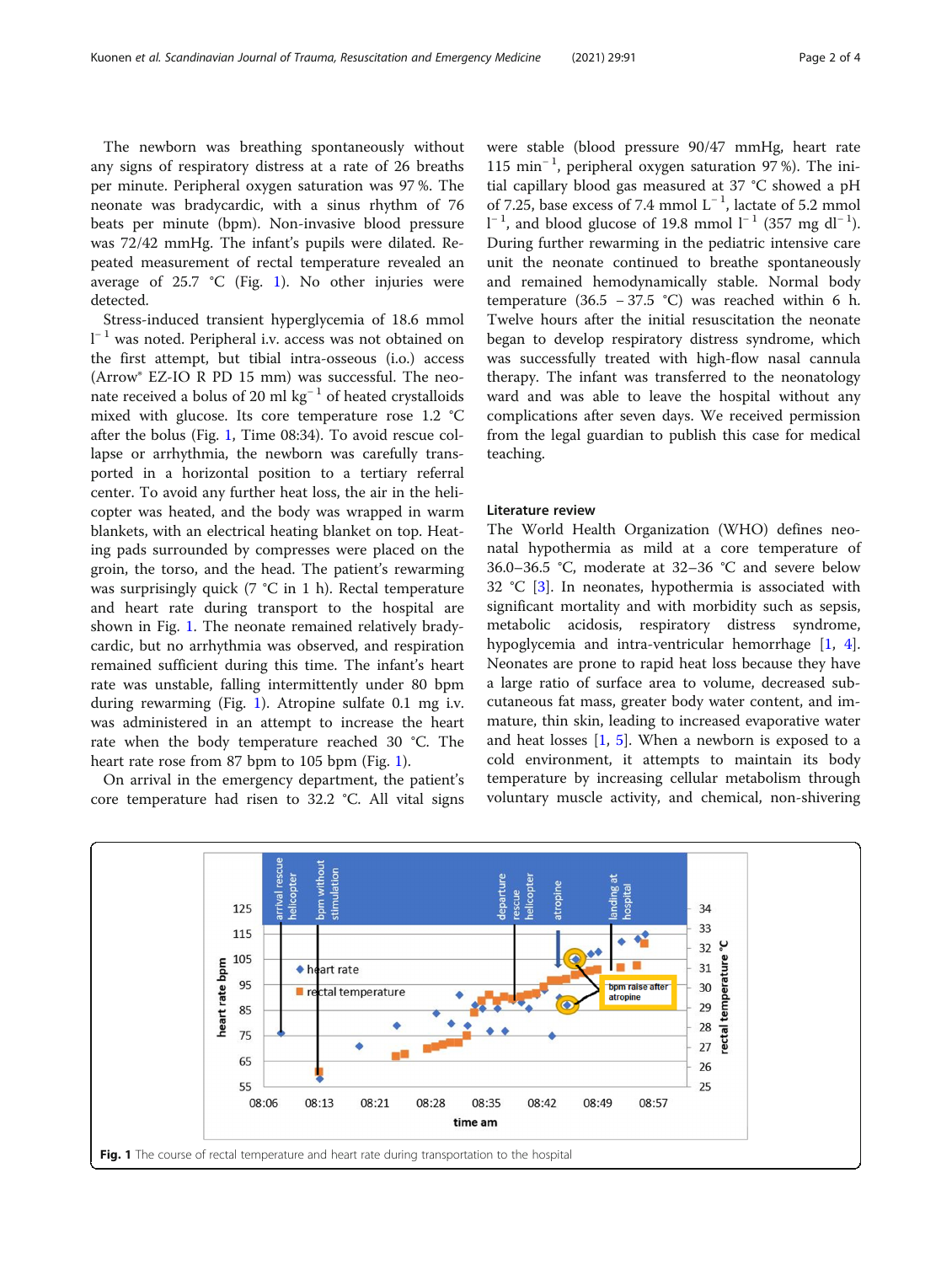thermogenesis caused by brown fat tissue and vasoconstriction [[6\]](#page-3-0).

Increased cellular metabolism in neonates leads to increased glucose utilization, rapid depletion of glycogen stores, and in particular a risk of hypoglycemia. The body counteracts hypoglycemia by decreasing insulin production while simultaneously increasing glucagon, epinephrine, growth hormone, and cortisol secretion. This may contribute initially to hyperglycemia, as seen in our case. During rewarming, there is increased responsiveness to insulin and increased glucose consumption, leading to a higher risk of hypoglycemia [\[5](#page-3-0)–[7\]](#page-3-0). Therefore, dextrose-containing fluids were given to this hyperglycemic newborn. Close monitoring of the blood glucose level is required during rewarming. Our patient's blood glucose level dropped in the pediatric intensive care unit from 17.8 mmol/l to 5.3 mmol/l within 2 h without medical intervention. The increased cellular metabolism also leads to increased oxygen consumption and pulmonary vasoconstriction. Accompanied by hyperventilation, the hypothermia-induced leftward shift of the hemoglobin-binding curve is increased, preventing adequate oxygen release from hemoglobin and exacerbating tissue-level hypoxia. In combination with catecholamineinduced peripheral vasoconstriction, anaerobic metabolism may increase lactate and metabolic acidosis [[6](#page-3-0)].

Ensuring that the airway is patent and that ventilation and oxygenation are effective is central to the management of the critically ill or injured child [\[8](#page-3-0)]. The newborn in our case was bradypnoeic, but did not show any signs of respiratory distress, cyanosis, or recurrent apnea. Furthermore, hypoxia was not detected. Therefore, we observed the clinical development and frequently reassessed it, with advanced airway management tools on standby. In the out-of-hospital setting, bag-mask ventilation rather than tracheal intubation or insertion of a supraglottic airway may be recommended [\[4,](#page-3-0) [8](#page-3-0), [9\]](#page-3-0). Indications for intubation or laryngeal mask are respiratory failure or ineffective bag-mask ventilation  $[4, 8]$  $[4, 8]$  $[4, 8]$  $[4, 8]$ . The use and timing of tracheal intubation will depend on the skill and experience of the available resuscitators. If the skills or equipment needed for safe intubation are lacking, the laryngeal mask is a valid alternative airway device [\[4](#page-3-0)]. Even for the pediatric anesthesiologist, tracheal intubation in neonates and small infants is a technically difficult skill that must be mastered with the highest possible first-attempt success rate and the largest possible margin of safety. Neonates are prone to hypoxemia, which occurs within seconds after cessation of spontaneous or assisted ventilation [\[10](#page-3-0)]. The younger the child, the shorter the duration of apnea before desaturation occurs [\[11\]](#page-3-0). In emergent situations, the complication rate associated with intubation increases substantially [[12](#page-3-0)– [14\]](#page-3-0), resulting in treatment with the potential to do more harm than good.

The heart rate is reduced by around 10 bpm/°C reduction in core body temperature through a decrease in spontaneous depolarization of the pacemaker cells [\[6](#page-3-0)]. A heart rate of 70–80 bpm is therefore physiological at a core temperature of 25 °C in a neonate. As a result, in view of maintained perfusion, no CPR was initiated. In resuscitation guidelines it is stated that no drugs should be given until the patient has been warmed to a core temperature  $\geq 30$  °C due to the slowed drug metabolism, which can lead to potentially toxic plasma concentrations of any drug given [[15](#page-3-0)]. The cardiac output in a neonate depends primarily on the heart rate. As our newborn was too bradycardic at a core temperature of 30° C and the heart rate was falling intermittently under 80 bpm, atropine 0.1 mg i.o. was given tentatively. Under this treatment, the increase in heart rate was adequate and no further reduction was detected (Fig. [1\)](#page-1-0).

In accidental hypothermia, many arrhythmias (e.g., bradycardia, atrioventricular blocks, atrial fibrillation, nodal rhythms, and QRS prolongation with or without Osborn J waves) are considered benign. These usually disappear with patient rewarming and do not require further treatment, provided the perfusion is deemed adequate [[7\]](#page-3-0). However, although atropine was effective in our case, we wouldn't recommend giving it to all hypothermic newborns. According to the current guidelines, atropine can be used for bradycardia caused by increased vagal tone or anticholinergic drug toxicity. Epinephrine may be administered to infants and children when bradycardia and poor perfusion are unresponsive to ventilation and oxygenation [[8,](#page-3-0) [9\]](#page-3-0). In the case of poor or absent perfusion, CPR should be started.

Our neonate's rewarming rate was quick (7 °C in 1 h). The core temperature had already increased 1.2 °C after a bolus of 20ml/kg heated crystalloids (Fig. [1](#page-1-0)). There is no recommendation as to whether slow (less than 0.5 °C/h) or rapid (0.5 °C/h or more) rewarming is preferable [\[1\]](#page-3-0). The rate of rewarming did not affect the critical and important outcomes [\[4\]](#page-3-0). Neonatal resuscitation guidelines issued by Perlman et al. in [\[1\]](#page-3-0) recommended distinguishing between the warming of infants with iatrogenic hypothermia at birth (which is generally of short duration) and infants in whom therapeutic hypothermia has been intentionally induced over 72 h. Slow rewarming is recommended in the case of therapeutic hypothermia (0.5 °C/h) [\[1\]](#page-3-0). In reported cases, the external rewarming rate in accidental hypothermia ranged from 0.5 °C/h to 10 °C/h [\[7](#page-3-0)]. During rewarming, the electro-cardiogram and core temperature should always be monitored [\[15\]](#page-3-0).

Regardless of core temperature, vital sign abnormalities and changes in level of consciousness are the most important factors to consider when treating accidental hypothermia [\[7](#page-3-0)]. Successful out-of-hospital resuscitation requires rapid attention to supportive care (airway,